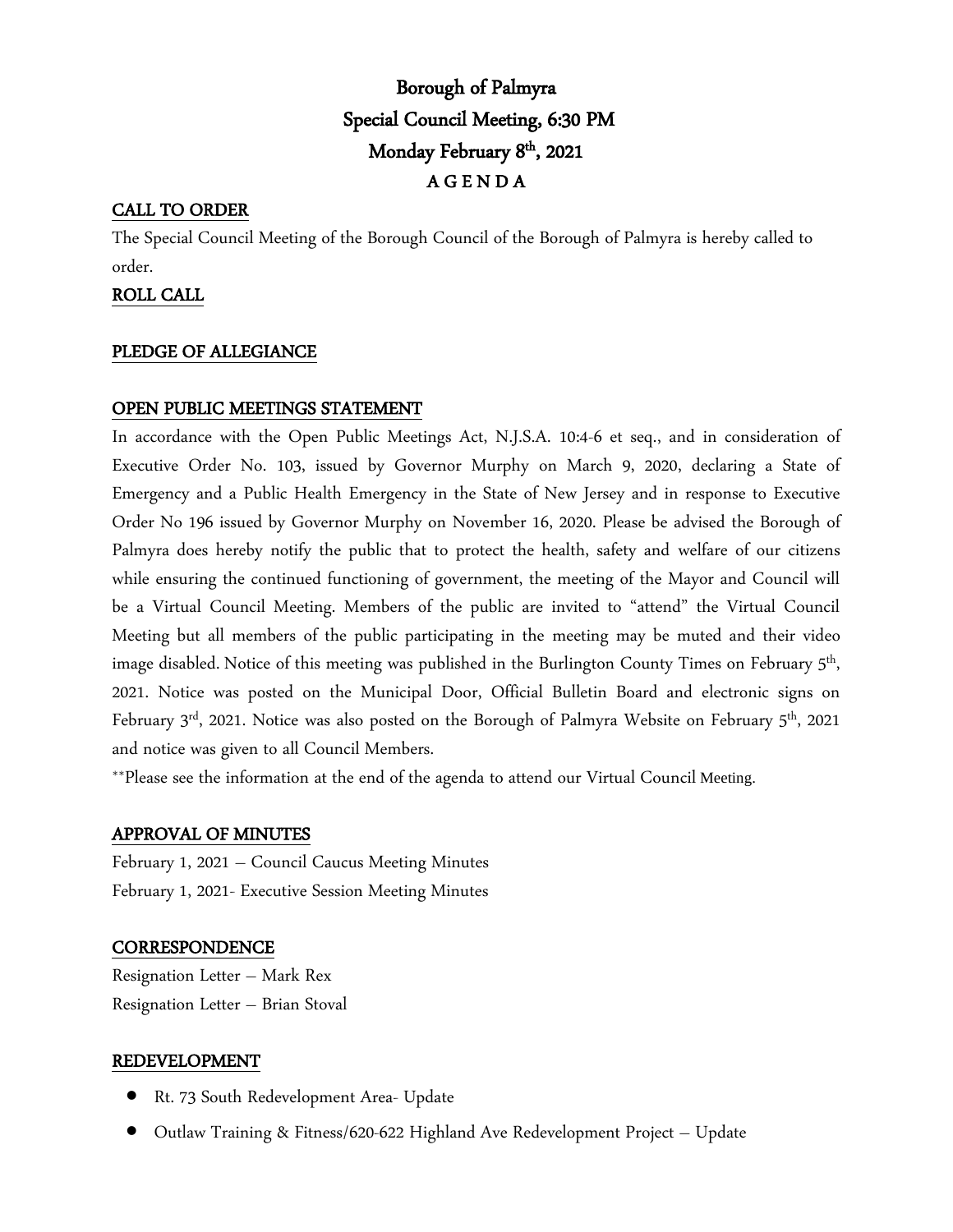• Redevelopment Study Block 80 Lot 6, former Knights of Columbus property- Update

#### PROFESSINAL UPDATES

William Kirchner, ERI Dave Gerkens - CGPH

#### PUBLIC COMMENT

We request those participants wishing to have or make a Public comment, email their questions or comments in advance to Municipal Clerk Rita Jackson at [djackson@boroughofpalmyra.com.](../AppData/Local/Microsoft/Windows/INetCache/djackson/AppData/Local/Microsoft/Windows/INetCache/Content.Outlook/AppData/Local/Packages/microsoft.windowscommunicationsapps_8wekyb3d8bbwe/LocalState/Files/S0/10/Attachments/djackson@boroughofpalmyra.com) The opportunity to submit comments prior to meeting expires at 12:00 PM on Monday February  $8^{\rm th}$ , 2021. You must include "**Meeting Question/ Comment**" in the subject line and your name and full address for your comment to be considered valid. Comments submitted in a timely and complete manner will be reviewed and read during the virtual Council Meeting; it may be necessary to follow-up with persons submitting comments at a later date. All comments will become part of the record and included with the Meeting Minutes.

For those choose to "attend" the Virtual Meeting, Mayor Tait will open the meeting to the public for comments. Comments should be limited to no more than (2) two minutes. All comments will become part of the record and included with the Meeting Minutes.

#### ORDINANCE ON FIRST READING (Public Hearing March 1st, 2021)

Ordinance 2021-1 An Ordinance of the Borough of Palmyra, County of Burlington, State of New Jersey resending Chapter 236 "Stormwater Management" Ordinance 2006-11, of the Code of the Borough of Palmyra and replacing with New Chapter 236, " Stormwater Control Regulations"

Ordinance 2021-2 An Ordinance of the Borough of Palmyra, County of Burlington and the State of New Jersey Adopting The "Redevelopment Plan" for Block 80 Lot 6 Former Knights of Columbus Site, Dated January, 2021, in Accordance with the Local Redevelopment and Housing Law N.J.S.A. 40A: 12A-7 et seq.

Ordinance 2021-4, An Ordinance of the Borough of Palmyra, County of Burlington, State of New Jersey to Exceed the 2021 Municipal Budget Appropriation Limits and to Establish a Cap Bank (N.J.S.A. 40A:4-45.14)

#### RESOLUTIONS

Resolution 2021-79 thru Resolution 2021-85, Resolution 2021-88 thru Resolution 2021-92 and Resolution 2021-94 thru 2021-98 will be enacted as a single motion, if either resolution needs additional discussion it will be removed from the consent agenda and voted on separately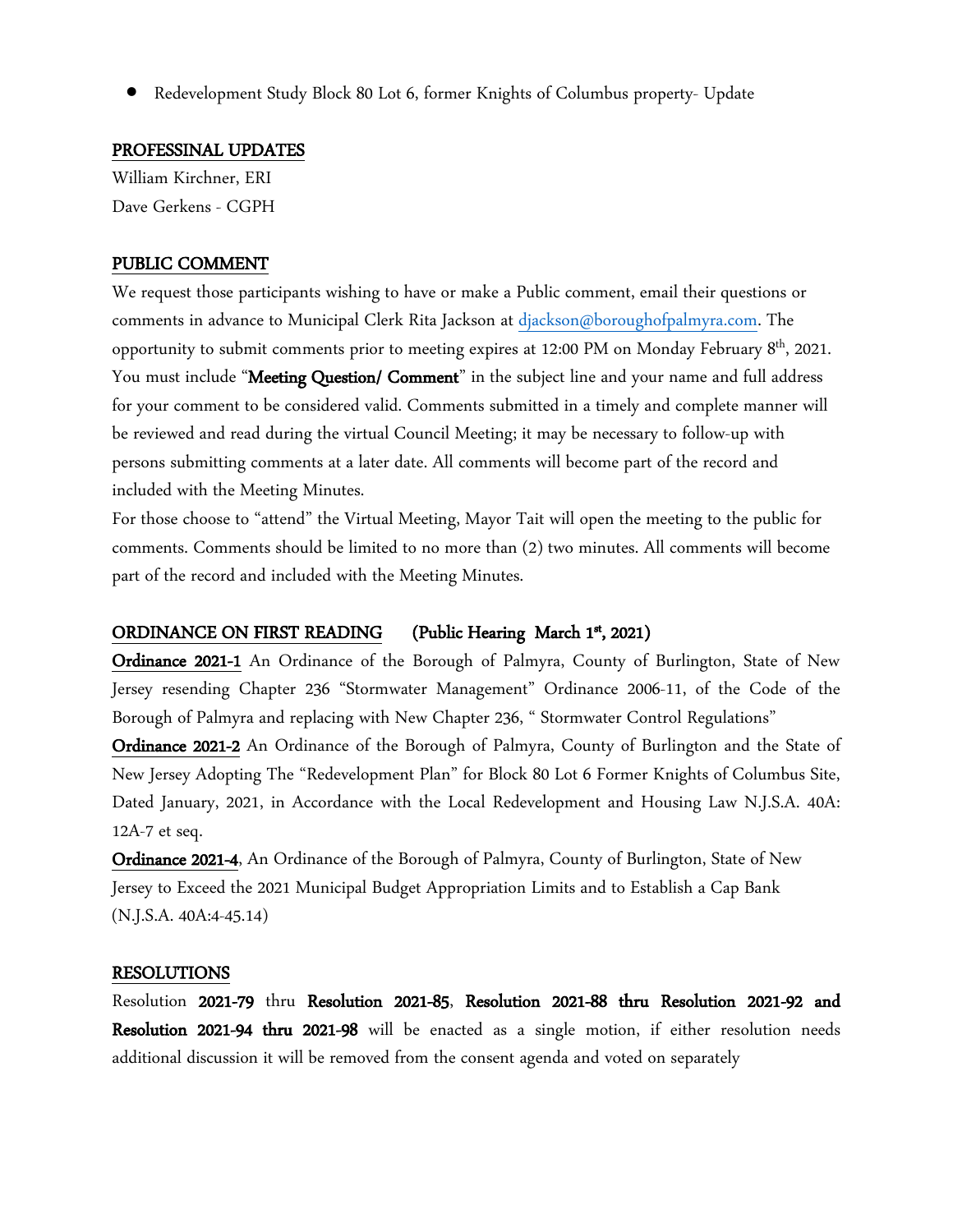Resolution 2021-79, Resolution Appointing Kelly Grant, Esq., of Malamut & Associates as Special Counsel/COAH Attorney

Resolution 2021-80, Resolution Authorizing Mayor Gina Ragomo Tait to Execute the Agreement with the Burlington County Department of Public Works, Division of Mosquito Control

Resolution 2021-81, Resolution Awarding Change Order #2 to Coastline Construction, LLC for the Sanitary Sewer Replacement/ Public Road Pump Station Elimination Project Resulting in a Decrease Amount of \$14,603.00 for a New Adjusted Contract Price of \$886,730.50

Resolution 2021-82, Resolution Authorizing Refund Due to Approved Veterans Deduction for Block 152 Lot 9.02 Qualifier C4405 in the amount of \$250.00

Resolution 2021-83, Resolution authorizing the payment to John Wright for Sewer pipe Cleanout due to blockage at 606 Washington Avenue in the amount of \$58.37

Resolution 2021-84, Resolution Authorizing Contact Persons for the Employment Practices Liability Attorney Consultation Service of Burlington County Municipal Joint Insurance Fund

Resolution 2021-85, Resolution Rejecting all proposals for Financial Consultant and to reissue revised Request for Proposals/Qualifications to reflect current requirements

Resolution 2021-88, Resolution Awarding A Contract to Environmental Resolutions, Inc. (ERI) for the Engineering Design Services and Construction Services for the Charles Street, Hubbs Drive, and Park Avenue Improvements – Addition to Public Road Pump Station Elimination Project per their Proposal dated December 15, 2020 in the Amount of \$20,000.00

Resolution 2021-89, Resolution Awarding a Contract to Environmental Resolution, Inc. (ERI) for Engineering Services per their Proposal dated December 15, 2020 in the amount of \$80,500.00

Resolution 2021-90, Resolution Approving Participation with the State of New Jersey Federal Grant Program Administered by the Division of Criminal Justice, Department of Law and Public Safety

Resolution 2021-91, Resolution Appointing Jarmilla Sheppard, Joyce Alessandro, Michael Humes as Crossing Guards for the Borough of Palmyra Effective February 1, 2021

Resolution 2021-92, Resolution Authorizing the Payment of January bills in the amount of \$1,776,151.81.

Resolution 2021-94, Resolution Authorizing Mayor Gina Ragomo Tait to Execute the Agreement with the Burlington County Department of Public Works, Division of Mosquito Control

Resolution 2021-95, Resolution Authorizing the Finance Officer to Pay Vendor Bills During the Months of February 2021.

Resolution 2021-96, Resolution Awarding Change Order #1 to Think Pavers Hardscaping, LLC for the 2020 Road Improvement Project with the increased amount of \$26,792.64 from the Original Base Price of \$346,138.00 making new adjusted contract price \$372,930.64 Per Environmental Resolutions, Inc. request dated January 26, 2021.

Resolution 2021-97, Resolution Authorizing Partisipation in the Burlington County Cooperative Pricing System, #4-BUCCP 2021-2025 and authorizing the Mayor to execute agreement.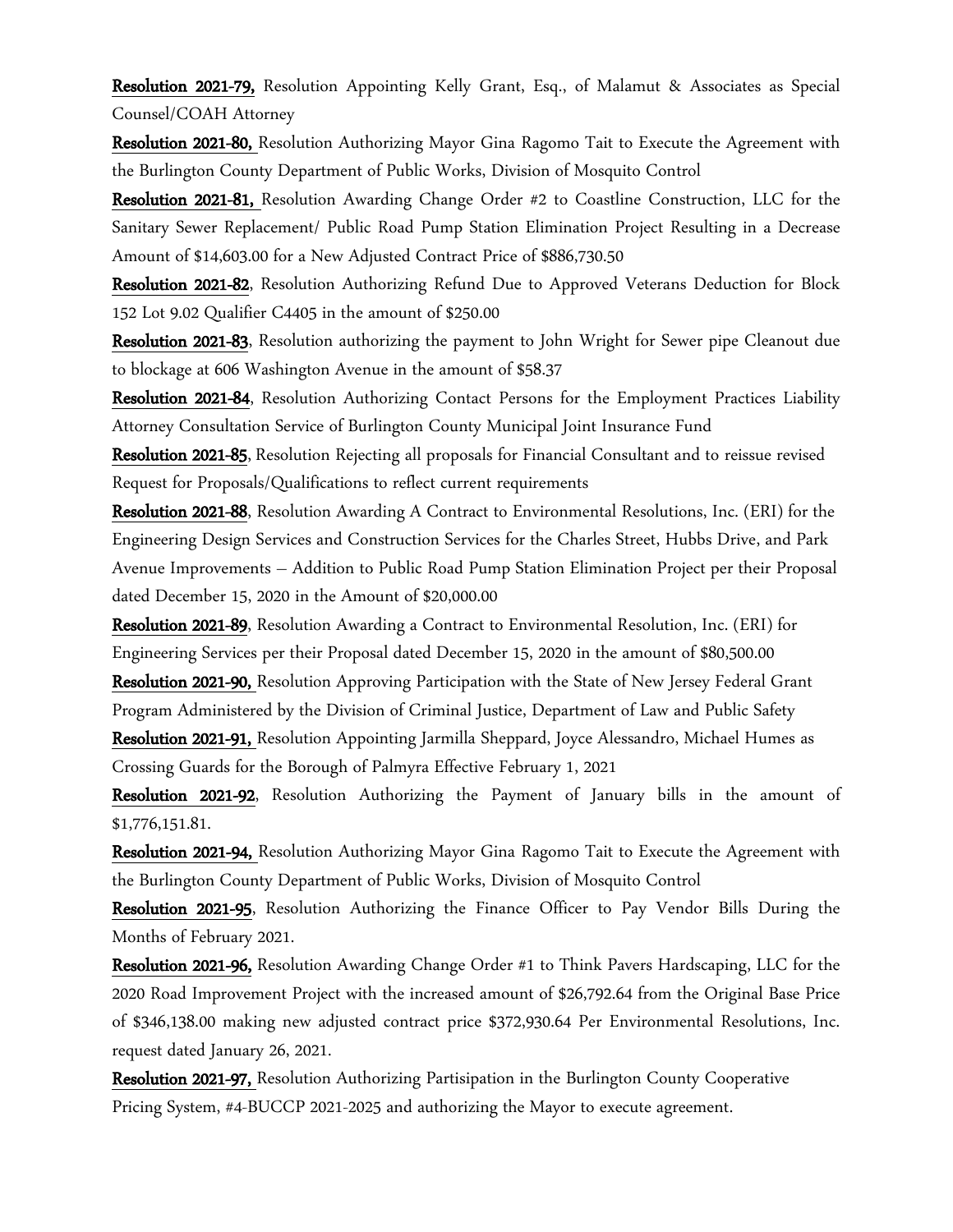Resolution 2021-98, Resolution Certifying Compliance with the United States Equal Employment Opportunity Commission's Enforcement Guidance on the consideration of Arrest and Conviction Records in Employment Decisions Under Title VII of the Civil Rights Act of 1964

#### DISCUSSION ITEMS

- Borough Hall staffing and re-opening to the public COVID-19 Update and Field Usage
- Field usage Ordinance
- Collective Bargaining Agreement with Palmyra Police Association
- Police Department personnel update
- LifeLock identity theft and SSN protection request
- New RFP/RFQ for Financial Consultant
- COVID-19 Sick Time under CARES ACT
- COVID-19 employee vaccinations
- Wellness Coordinator
- Vacation carryover 2021
- Purchase Orders Council signature policy
- Parking Ordinance and "crosswalks"
- Veterans Park improvement project update
- Sober Living Residences and call for Police service volume
- Cannabis legalization of possession and recreational use
- YMCA Summer Camp program update
- 2021 Budgets Budget Workshop Saturday March 27, 2021 at 8:00 am
- Public Works vacancy
- Annual Financial and Debt Statements
- Civic Ready Reverse 911 emergency alert system

## ADMINISTRATORS REPORT

- PSEG Special Franchise Tax update
- Comcast Certificate of Approval/Renewal
- Crossing Guards
- Pet waste and water pollution flyer